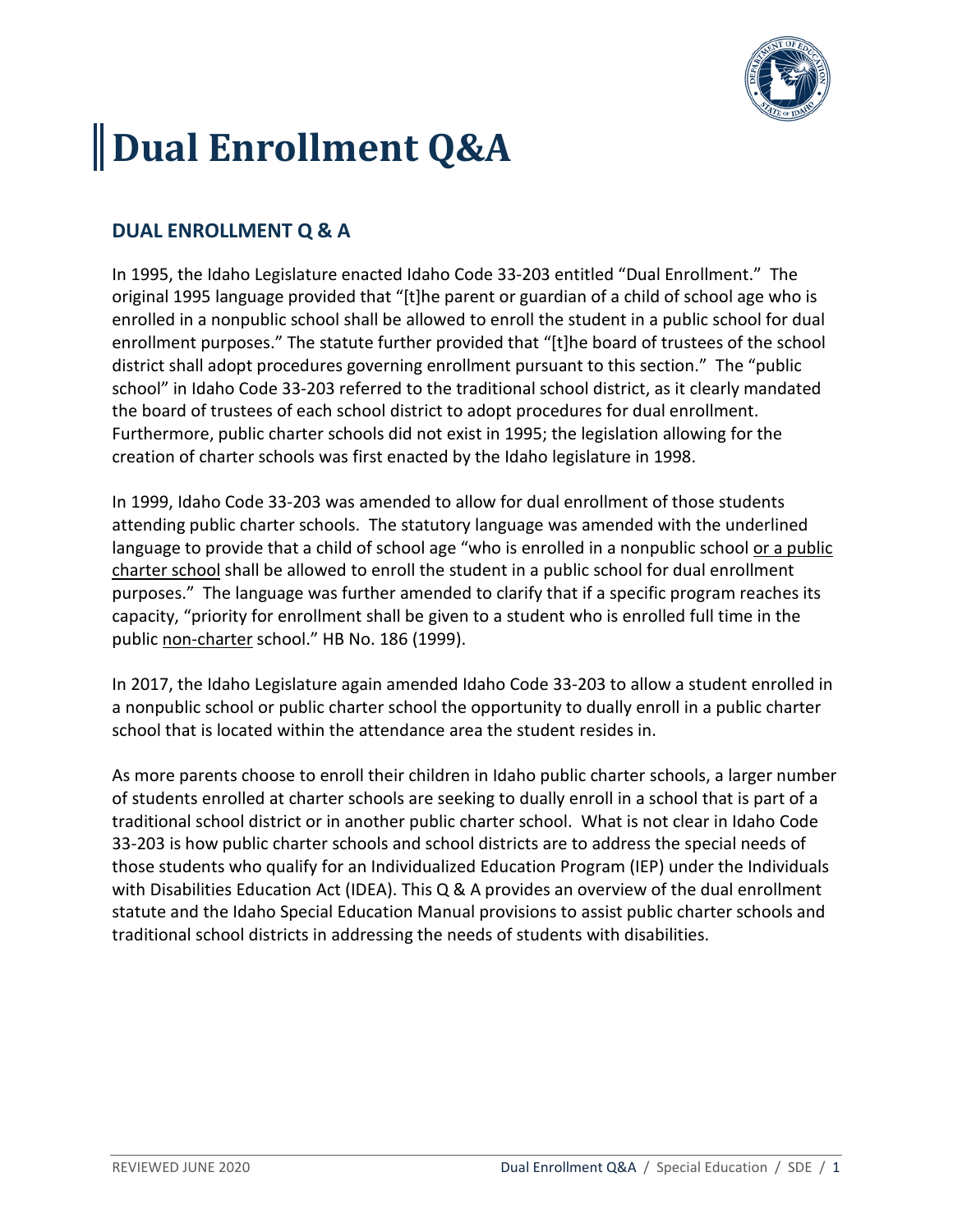|                                                            | <b>Definitions</b>                                                                                                                                                                                                                                                                                                                                                                                                                                                                                                                                                                                            |
|------------------------------------------------------------|---------------------------------------------------------------------------------------------------------------------------------------------------------------------------------------------------------------------------------------------------------------------------------------------------------------------------------------------------------------------------------------------------------------------------------------------------------------------------------------------------------------------------------------------------------------------------------------------------------------|
|                                                            | For the purposes of this $Q$ & A, the following definitions apply:                                                                                                                                                                                                                                                                                                                                                                                                                                                                                                                                            |
| <b>Charter school:</b>                                     | A publicly funded, nonprofit, nonsectarian public school that<br>is created by a formal agreement consisting of a charter. A<br>charter school is governed by the conditions of the approved<br>charter and federal and state laws. <sup>1</sup>                                                                                                                                                                                                                                                                                                                                                              |
| <b>Dual enrollment:</b>                                    | Dual enrollment, as defined by Idaho law, occurs when a<br>child of school age, who is enrolled in a private school,<br>public charter school or is homeschooled requests to also<br>enroll in a traditional school district (public non-charter<br>school) or another public charter school in order to<br>participate in public school programs and activities. Dual<br>enrollment can also include joint enrollment in a traditional<br>public school and an alternative public school program.<br>Dual enrollment also includes the option of enrollment in a<br>post-secondary institution. <sup>2</sup> |
| <b>Enrollment:</b>                                         | Those students attending a particular school by following<br>the enrollment process established by its board.                                                                                                                                                                                                                                                                                                                                                                                                                                                                                                 |
| <b>Extracurricular activities:</b>                         | Nonacademic public school activities which are outside of or<br>in addition to the regular academic courses or curriculum<br>provided by a traditional school district or public charter<br>school. Such activities are not considered a necessary<br>element of a public education, and participation in such<br>activities is considered to be a privilege. <sup>3</sup>                                                                                                                                                                                                                                    |
| <b>Free Appropriate Public</b><br><b>Education (FAPE):</b> | The provision of special education and related services that<br>are: 1) provided at public expense without charge to the<br>parent and provided under public supervision and direction;<br>2) meet the standards of the Idaho State Department of<br>Education (SDE); 3) include an appropriate preschool,<br>elementary school, or secondary school education in Idaho;<br>and 4) are provided in conformity with an IEP. <sup>4</sup>                                                                                                                                                                       |
| Homeschool:                                                | Educational instruction in a home setting under the<br>direction of the student's parent. <sup>5</sup>                                                                                                                                                                                                                                                                                                                                                                                                                                                                                                        |
| <b>Homeschool student:</b>                                 | A student in preschool through grade twelve not attending a<br>public or private school and receiving educational                                                                                                                                                                                                                                                                                                                                                                                                                                                                                             |

<span id="page-1-0"></span>*<sup>1</sup> Idaho Special Education Manual 2016, Glossary.* 

<span id="page-1-1"></span>*<sup>2</sup> [Idaho Code 33-203.](https://legislature.idaho.gov/idstat/Title33/T33CH2SECT33-203.htm)* 

<span id="page-1-2"></span>*<sup>3</sup> [Idaho Code 33-512\(12\).](https://legislature.idaho.gov/idstat/Title33/T33CH5SECT33-512.htm)* 

<span id="page-1-3"></span>*<sup>4</sup> 34 CFR 300.17; Idaho Special Education Manual 2016, Glossary.*

<span id="page-1-4"></span>*<sup>5</sup> IDAPA 08.02.03.118[; Idaho Code 33-202.](https://legislature.idaho.gov/idstat/Title33/T33CH2SECT33-202.htm)*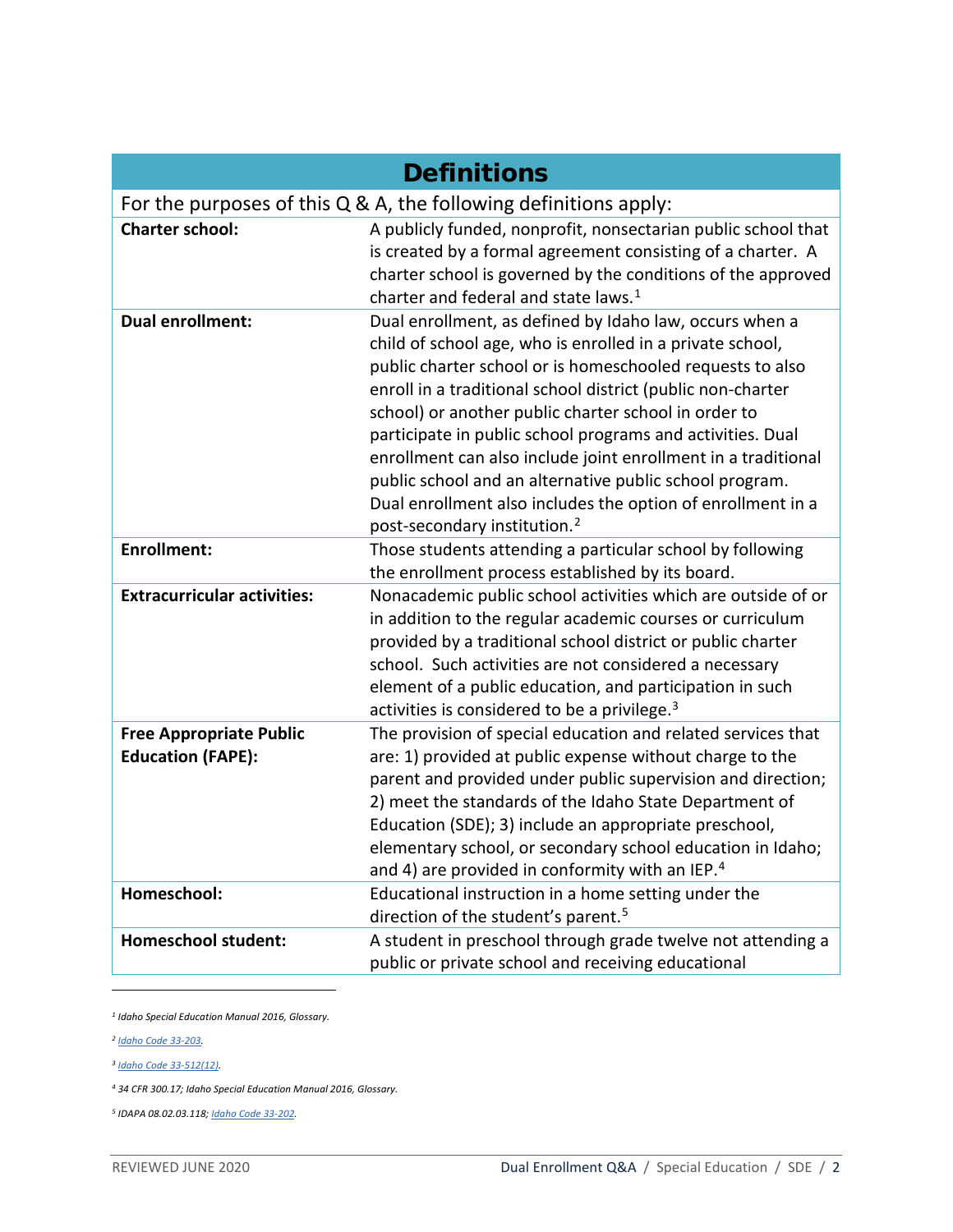|                                                          | <b>Definitions</b>                                                                                                                                                                                                                                                                                                                                          |
|----------------------------------------------------------|-------------------------------------------------------------------------------------------------------------------------------------------------------------------------------------------------------------------------------------------------------------------------------------------------------------------------------------------------------------|
|                                                          | instruction in a home school setting under the direction of<br>the student's parent. <sup>6</sup>                                                                                                                                                                                                                                                           |
| <b>Idaho Special Education</b><br><b>Manual:</b>         | A manual developed by the SDE and approved by the Idaho<br>State Board of Education which all school districts and public<br>charter schools in Idaho have adopted as policy. <sup>7</sup>                                                                                                                                                                  |
| <b>Local Education Agency (LEA):</b>                     | A school or school district authorized by state law to provide<br>educational services to public elementary or secondary<br>students. <sup>8</sup>                                                                                                                                                                                                          |
| <b>Local Educational Agency</b><br>(LEA) charter school: | A public charter school in Idaho that has been chartered by a<br>traditional school district, but is operating as a separate LEA,<br>or has been authorized by the Idaho Charter School<br>Commission or an Idaho college or university. <sup>9</sup> A charter<br>school can be an on-line school, a brick and mortar school,<br>or a combination of both. |
| Non-charter school:                                      | A public school within a traditional school district. For the<br>purposes of this Q & A, a non-charter school is also referred<br>to as a traditional school district or traditional school.                                                                                                                                                                |
| <b>Non-LEA charter school:</b>                           | A public charter school that has been authorized by a<br>traditional school district. A charter school can be an on-line<br>school, a brick and mortar school, or a combination of both.<br>The authorizing school district continues to have a<br>responsibility of oversight to ensure that the requirements<br>of the IDEA are met. <sup>10</sup>        |
| Nonpublic school:                                        | A school other than a public school where educational<br>instruction is provided, and can include, but is not limited to,<br>a private school (either for profit or nonprofit) or a home<br>school. <sup>11</sup>                                                                                                                                           |
| Nonpublic student:                                       | A student who receives educational instruction outside a<br>public school classroom and such instruction can include,<br>but is not limited to, a private school or homeschool. <sup>12</sup>                                                                                                                                                               |
| <b>Parent:</b>                                           | A biological or adoptive parent, a foster parent, a guardian<br>authorized to act as a child's parent, an individual acting in                                                                                                                                                                                                                              |

<span id="page-2-0"></span>*<sup>6</sup> Id.* 

<span id="page-2-1"></span>*<sup>7</sup> [Idaho Special Education Manual.](http://www.sde.idaho.gov/sped/sped-manual/)* 

<span id="page-2-2"></span>*<sup>8</sup> 34 CFR 300.28.*

<span id="page-2-3"></span>*<sup>9</sup> A charter school in Idaho that is a Local Educational Agency has the same rights and responsibilities as a traditional school district.* 

<span id="page-2-4"></span>*<sup>10</sup> Idaho Special Education Manual, Chapter 8, Section 2A.*

<span id="page-2-5"></span>*<sup>11</sup> Idaho Special Education Manual Glossary.*

<span id="page-2-6"></span>*<sup>12</sup> Idaho Code 33-203(9).*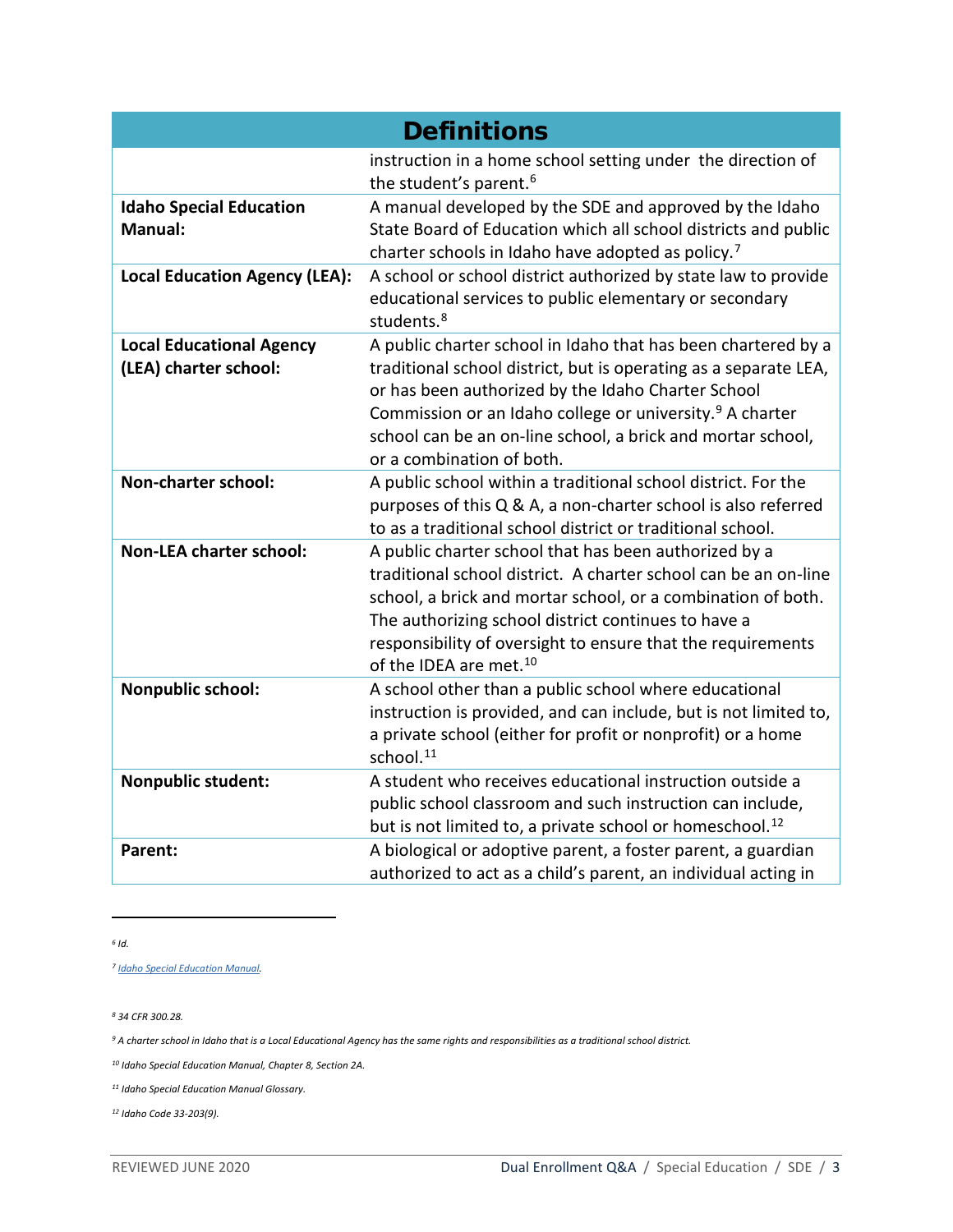|                                   | <b>Definitions</b>                                                                                                                                                                                                                                                                                                                |
|-----------------------------------|-----------------------------------------------------------------------------------------------------------------------------------------------------------------------------------------------------------------------------------------------------------------------------------------------------------------------------------|
|                                   | the place of the biological or adoptive parent with whom the<br>child lives or is legally responsible for the child's welfare, or<br>an appointed surrogate parent. <sup>13</sup>                                                                                                                                                 |
| <b>Postsecondary institution:</b> | An accredited program located in Idaho that is beyond high<br>school, including but not limited to, college, university,<br>technical, vocational, trade, or other educational facility that<br>provides an academic degree and which is registered as<br>required by state law. <sup>14</sup>                                    |
| <b>Primary schools:</b>           | For the purposes of this manual, primary schools are charter<br>schools, private schools or homeschool and are considered<br>to be the primary educational providers for dual enrollment<br>purposes. <sup>15</sup>                                                                                                               |
| <b>Private school:</b>            | A nonpublic school that is not funded by and is not under<br>federal or state control or supervision. A homeschool is not<br>a private school.                                                                                                                                                                                    |
| Program:                          | A particular course at the middle school/junior high school<br>or high school level, or part of the school day at the<br>elementary school level. A course consists of instruction<br>imparted in a series of lessons or class meetings to meet an<br>educational objective. A course does not include special<br>education. $16$ |
| <b>Public school student:</b>     | A student who is enrolled at a traditional school district or a<br>charter school.                                                                                                                                                                                                                                                |
| Nonprofit private school:         | A private school which is considered nonprofit and tax-<br>exempt for tax purposes.                                                                                                                                                                                                                                               |
| <b>Residency:</b>                 | The residency of a student is the residency of the student's<br>parent or guardian. <sup>17</sup>                                                                                                                                                                                                                                 |
| <b>Section 504:</b>               | Section 504 of the 1973 Rehabilitation Act which prohibits<br>discrimination on the basis of disability. <sup>18</sup>                                                                                                                                                                                                            |
| <b>Special education:</b>         | Specially designed instruction or speech/language therapy at<br>no cost to the parent to meet the unique needs of a public<br>school student with a disability including instruction in the<br>classroom, the home, hospitals, institutions and other                                                                             |

<span id="page-3-0"></span>*<sup>13</sup> 34 C.F.R. 300.30.*

<span id="page-3-4"></span>*<sup>17</sup> [Idaho Code 33-1401.](https://legislature.idaho.gov/idstat/Title33/T33CH14SECT33-1401.htm)* 

<span id="page-3-5"></span>*<sup>18</sup> The statutory authority for Section 504 of the Rehabilitation Act is 29 U.S.C. Sec. 701 et. seq., and its implementing regulations are at 34 C.F.R. part 104.*

<span id="page-3-1"></span>*<sup>14</sup> [Idaho Code 33-2401.](https://legislature.idaho.gov/idstat/Title33/T33CH24SECT33-2401.htm)* 

<span id="page-3-2"></span>*<sup>15</sup> Idaho Code 33-203.*

<span id="page-3-3"></span>*<sup>16</sup> Idaho Code 33-2401(5); Idaho Special Education Manual, Chapter 2, Section 2B, Chapter 8, Section 4, and Chapter 9, Section 4.*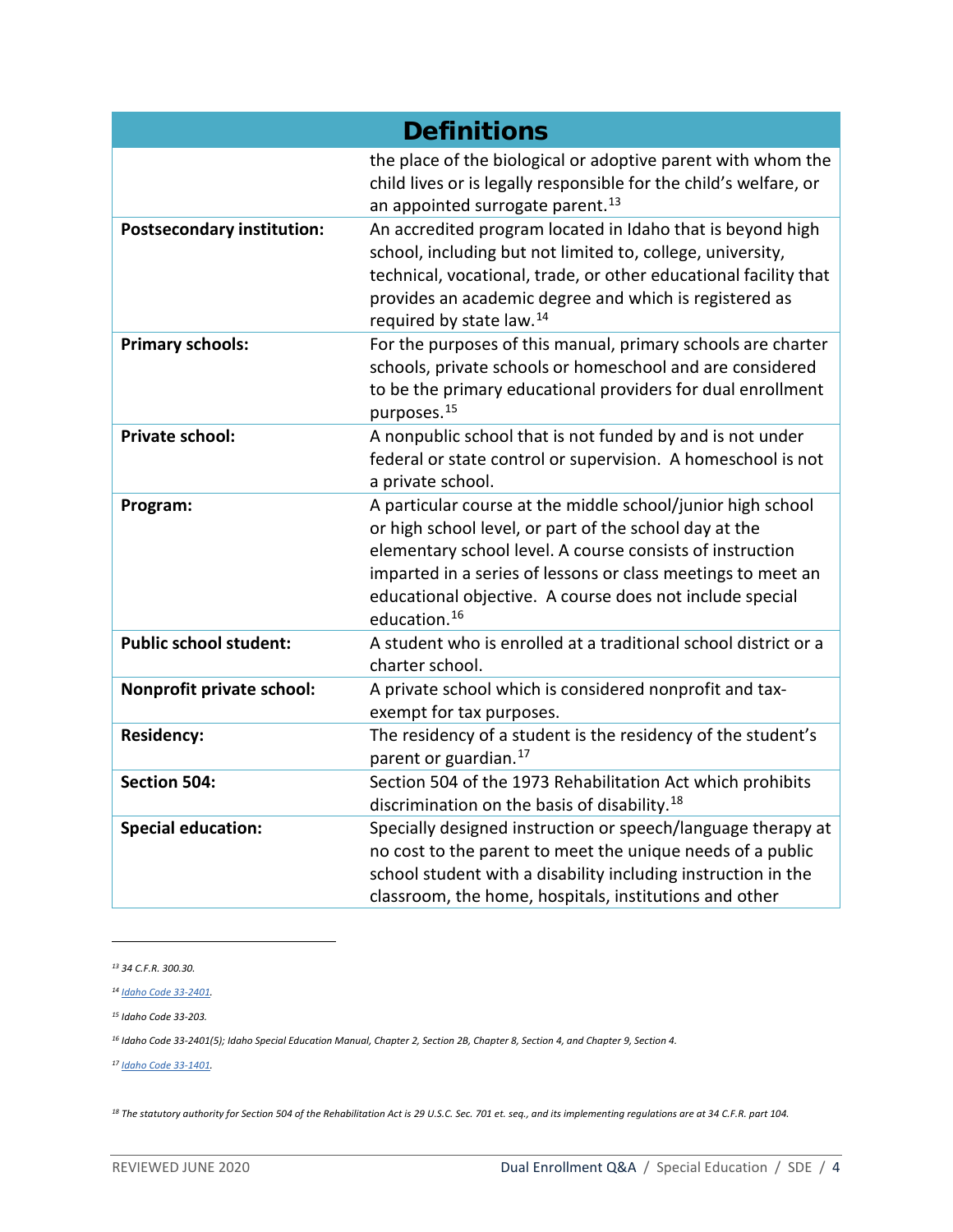|                                     | <b>Definitions</b>                                                                                                                                                                                                                                                                                                                                                                                                                                         |
|-------------------------------------|------------------------------------------------------------------------------------------------------------------------------------------------------------------------------------------------------------------------------------------------------------------------------------------------------------------------------------------------------------------------------------------------------------------------------------------------------------|
|                                     | settings, as set forth in the Individuals with Disabilities<br>Education Act (IDEA). <sup>19</sup>                                                                                                                                                                                                                                                                                                                                                         |
| Student:                            | An individual who meets the definition of school age and is<br>attending preschool through grade twelve. <sup>20</sup>                                                                                                                                                                                                                                                                                                                                     |
| <b>Traditional school district:</b> | An Idaho school district which provides education to its<br>resident students in the traditional school format and is a<br>not a charter school. For the purposes of this Q & A, a<br>traditional school district includes all individual schools<br>within the school district where dual enrollment may occur.<br>The terms "traditional school district," "school district" and<br>traditional public school are used interchangeably in this Q<br>& A. |

## **GENERAL QUESTIONS**

| $\bigcirc$   | Question 1: What does it mean for a student to be dually enrolled?                                                                                                                                                                          |
|--------------|---------------------------------------------------------------------------------------------------------------------------------------------------------------------------------------------------------------------------------------------|
| $\mathbf{y}$ | Answer: Dual enrollment means that a student attending a public charter school,<br>private school or homeschool is also enrolled for part of the school day at a school<br>within a traditional school district or a public charter school. |

|                   | <b>Question 2: What are the different enrollment options?</b>                                                                                                                                                                                                                                                                                                                                                                                                                                                                                                                                                                                                                                                                                  |
|-------------------|------------------------------------------------------------------------------------------------------------------------------------------------------------------------------------------------------------------------------------------------------------------------------------------------------------------------------------------------------------------------------------------------------------------------------------------------------------------------------------------------------------------------------------------------------------------------------------------------------------------------------------------------------------------------------------------------------------------------------------------------|
| $\mathbf{\Sigma}$ | Answer: A variety of different options may occur, including:<br>A private school student may dually enroll in a school in a traditional school<br>district.<br>A private school student may dually enroll in a public charter school.<br>$\bullet$<br>A charter school student may dually enroll in a school in a traditional school district.<br>A charter school student may dually enroll in another public charter school.<br>A homeschool student may dually enroll in a school in a traditional school<br>district.<br>A homeschool student may dually enroll in a public charter school.<br>$\bullet$<br>A student attending a school in a traditional school district may attend an<br>$\bullet$<br>alternative public school program. |
|                   | A charter school student may dually enroll in a postsecondary institution.<br>A private school student may dually enroll in a postsecondary institution.<br>$\bullet$                                                                                                                                                                                                                                                                                                                                                                                                                                                                                                                                                                          |

<span id="page-4-0"></span>*<sup>19</sup> 20 U.S.C. 1400-1482. The statutory authority for Part B of the IDEA is 20 U.S.C. 1401, 1411-1419, and its implementing regulations are at 34 C.F.R. Part 300. Idaho Special education Manual, Glossary.*

<span id="page-4-1"></span>*<sup>20</sup> [Idaho Code 33-201.](https://legislature.idaho.gov/idstat/Title33/T33CH2SECT33-201.htm)*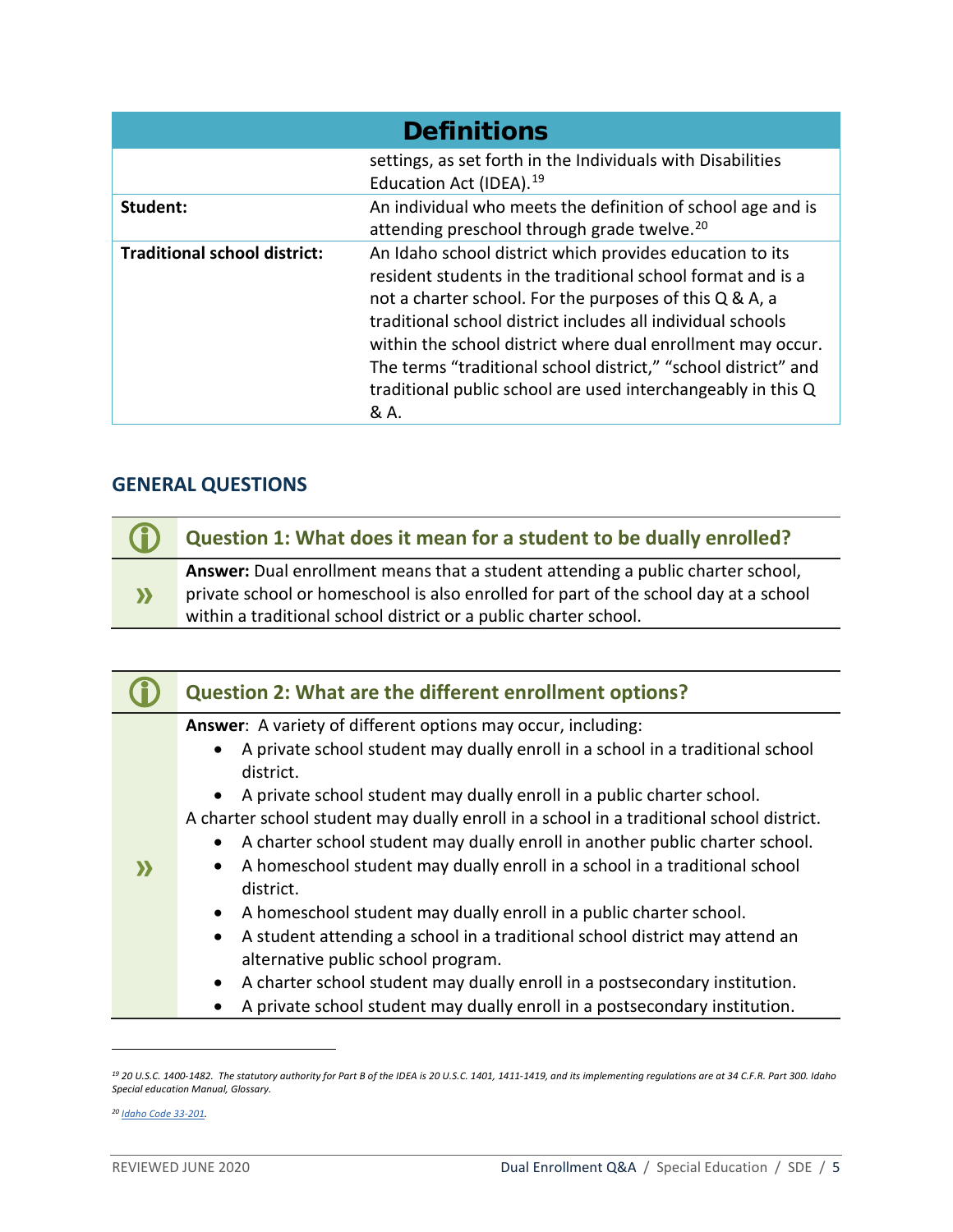## **Question 2: What are the different enrollment options?**

- A home school student may dually enroll in a postsecondary institution.
- A student attending a school in a traditional school district may dually enroll in a postsecondary institution. $21$

| Œ                      | Question 3: Can a student who is enrolled in a traditional public school<br>also attend an alternative public school program?                                                                         |
|------------------------|-------------------------------------------------------------------------------------------------------------------------------------------------------------------------------------------------------|
| $\boldsymbol{\lambda}$ | Answer: Yes. Idaho Code 33-203 specifically provides that "[d]ual enrollment shall<br>include the option of joint enrollment in a regular public school and an alternative<br>public school program." |

| Œ         | Question 4: Does dual enrollment include the option of enrolling in a                                                                                                                                                                                                                                                  |
|-----------|------------------------------------------------------------------------------------------------------------------------------------------------------------------------------------------------------------------------------------------------------------------------------------------------------------------------|
|           | post-secondary institution?                                                                                                                                                                                                                                                                                            |
| $\lambda$ | Answer: Yes. Idaho Code 33-203 specifically provides that "[d]ual enrollment shall<br>include the option of enrollment in a post-secondary institution. Any credits earned<br>from an accredited post-secondary institution shall be credited toward state board<br>of education high school graduation requirements." |
|           |                                                                                                                                                                                                                                                                                                                        |

| $\bigcirc$ | Question 5: Must a student be a resident of the school district where          |
|------------|--------------------------------------------------------------------------------|
|            | the student is seeking to dually enroll?                                       |
|            | Approximately the residence of a student is determined buther residence of the |

**» Answer:** Yes. The residence of a student is determined by the residence of the student's parent. In order for a student to request dual enrollment with a traditional school district, the student must be a resident of that school district. Those students interested in attending a school within another school district may do so through an enrollment options program.<sup>[22](#page-5-1)</sup>

<span id="page-5-0"></span>*<sup>21</sup> Idaho Code 33-203.*

<span id="page-5-1"></span>*<sup>22</sup> [Idaho Code 33-1402](https://legislature.idaho.gov/idstat/Title33/T33CH14SECT33-1402.htm) sets forth an enrollment options program that allows a student to attend school within another district whenever the parent or guardian determines it is in the best interest of the student. The statute sets forth an application process and timelines for the enrollment options program.*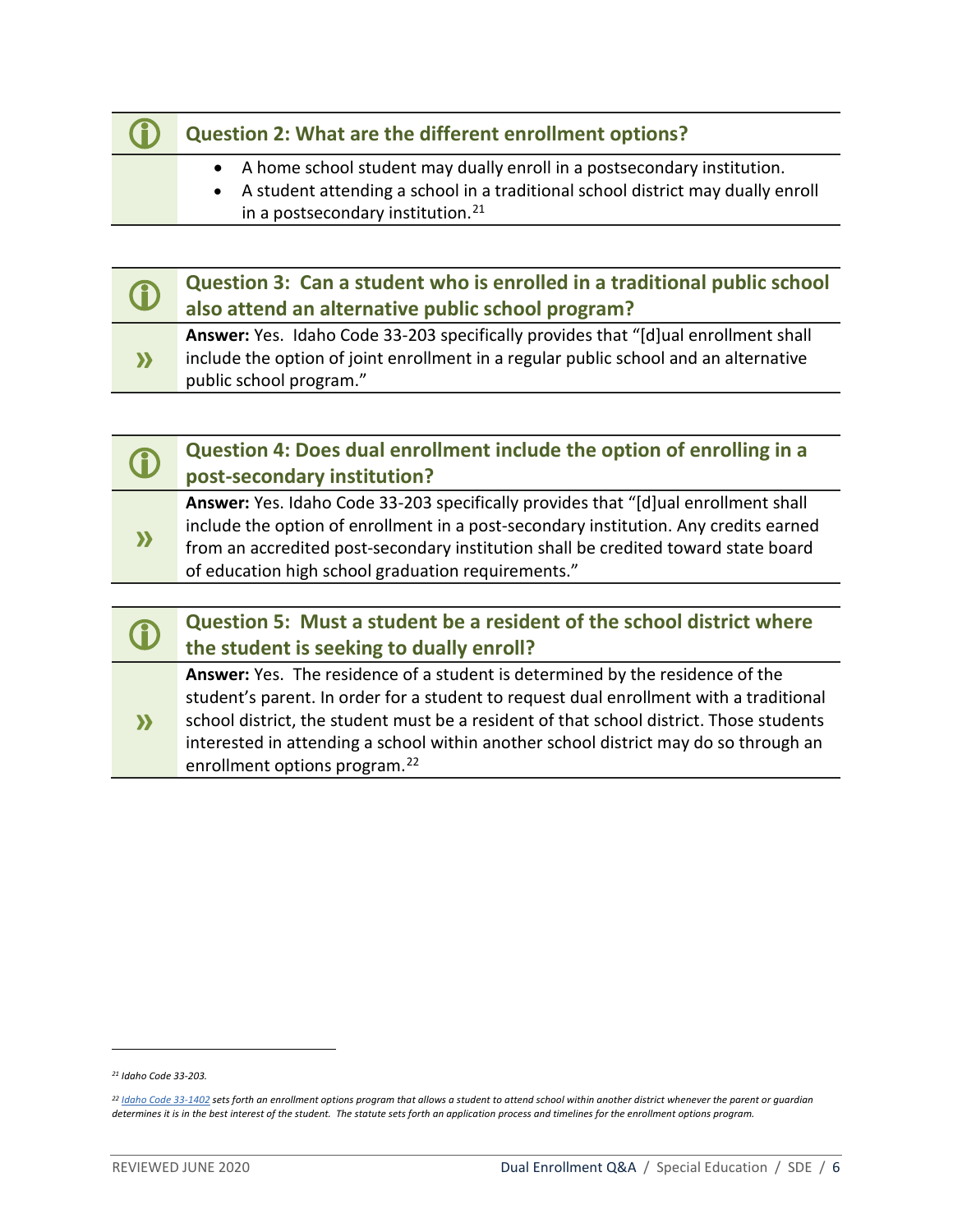## **DUAL ENROLLMENT AND CHARTER SCHOOL STUDENTS**

| $\mathbf 0$ | Question 6: Can a student be enrolled in a public charter school and<br>request to enroll in a particular program at a traditional school district?                                                                                                                                                                                                       |
|-------------|-----------------------------------------------------------------------------------------------------------------------------------------------------------------------------------------------------------------------------------------------------------------------------------------------------------------------------------------------------------|
| $\lambda$   | Answer: Yes. Idaho Code 33-203 specifically provides that a student enrolled at a<br>public charter school may enter into any program in the traditional public school<br>available to other students subject to meeting the same responsibilities and<br>standards of behavior and conduct that apply to any student's participation in the<br>activity. |

## **Question 7: Can a student be dually enrolled in two public charter schools at the same time?**

**»** Answer: Yes. Idaho Code 33-203 was amended by the 2017 Legislature to allow nonpublic school or public charter school students to enroll in any public school, including another public charter school for dual enrollment purposes.





## **Question 9: May a public charter school student with a disability dually**<br> **Conseil in a traditional school district ar another public charter school? enroll in a traditional school district or another public charter school?**

Answer: Yes, so long as the program has not reached maximum capacity. All public schools are prohibited from discriminating against any student with a disability. However, if the program the student wishes to access is full, the school district or charter school is required to give priority to those students enrolled full time in its school. $23$ 

<span id="page-6-0"></span>*<sup>23</sup> Idaho Code 33-203(1).*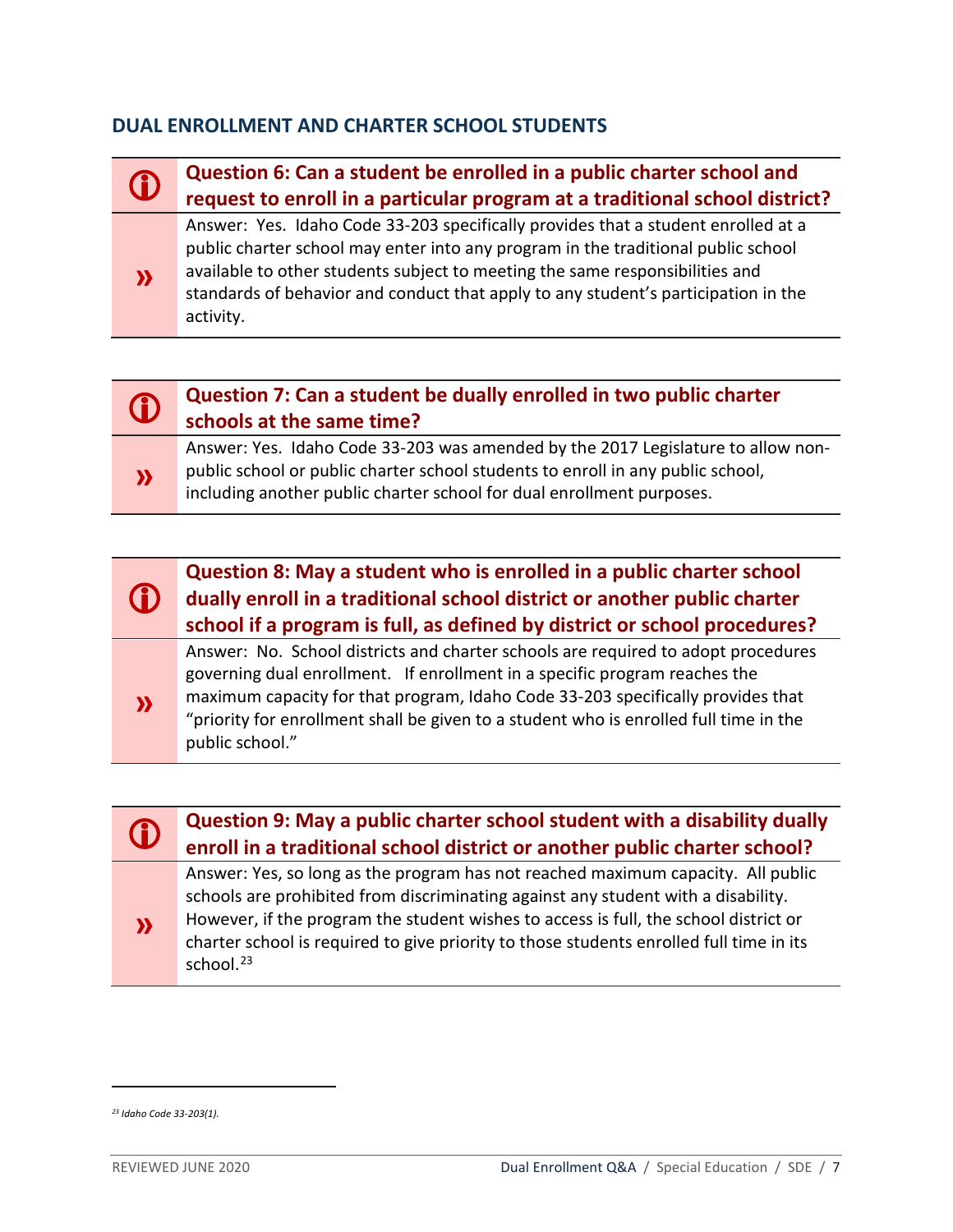#### (i) **Question 10: Are public charter schools obligated to provide dual enrollment opportunities to students enrolled at a traditional school district?**

Answer: No. Idaho Code 33-203 only provides dual enrollment opportunities to "a child of school age who is enrolled in a nonpublic school or a public charter school."

## **Question 11: If a student is enrolled in a traditional school district and the parent wishes to enroll the student at a charter school for part of the school day, which school becomes the primary school for enrollment purposes under the dual enrollment provisions?**

Answer: Idaho charter schools are under no legal obligation to accept students attending traditional school districts. However, if a charter school accepts a traditional school district student, the charter school becomes the primary school for enrollment purposes under the dual enrollment provisions. As such, the charter school becomes responsible for the provision of a Free Appropriate Public Education

**»** (FAPE) if the student has an existing IEP or is determined to be in need of special education and related services. The traditional school district is obligated to determine whether the student qualifies to receive accommodations for a 504 plan in the general education courses for which the student has enrolled, which is discussed in the next question.

## **Question 12: May a public charter school student with a disability dually enroll in a traditional school district and receive special education services through an IEP?**

**Answer:** No. The Idaho Special Education Manual specifically provides that "[s]pecial education services (specially designed instruction and services calculated to meet the unique needs of a student with a disability) shall be the obligation of the public charter school. The district shall allow public charter school students who are eligible for special education and who are otherwise qualified to participate in school programs under the dual enrollment law to:

- 1. Enroll in general education courses under the same criteria and conditions as students without disabilities; and
- 2. Receive accommodations in the general education courses for which they are enrolled on a 504 plan, if needed.

*Public charter school students may not dually enroll solely for special education*." (Emphasis added). $24$ 

**»**

O

G)

**»**

<span id="page-7-0"></span>*<sup>24</sup> Idaho Special Education Manual, Chapter 8, Section 4.*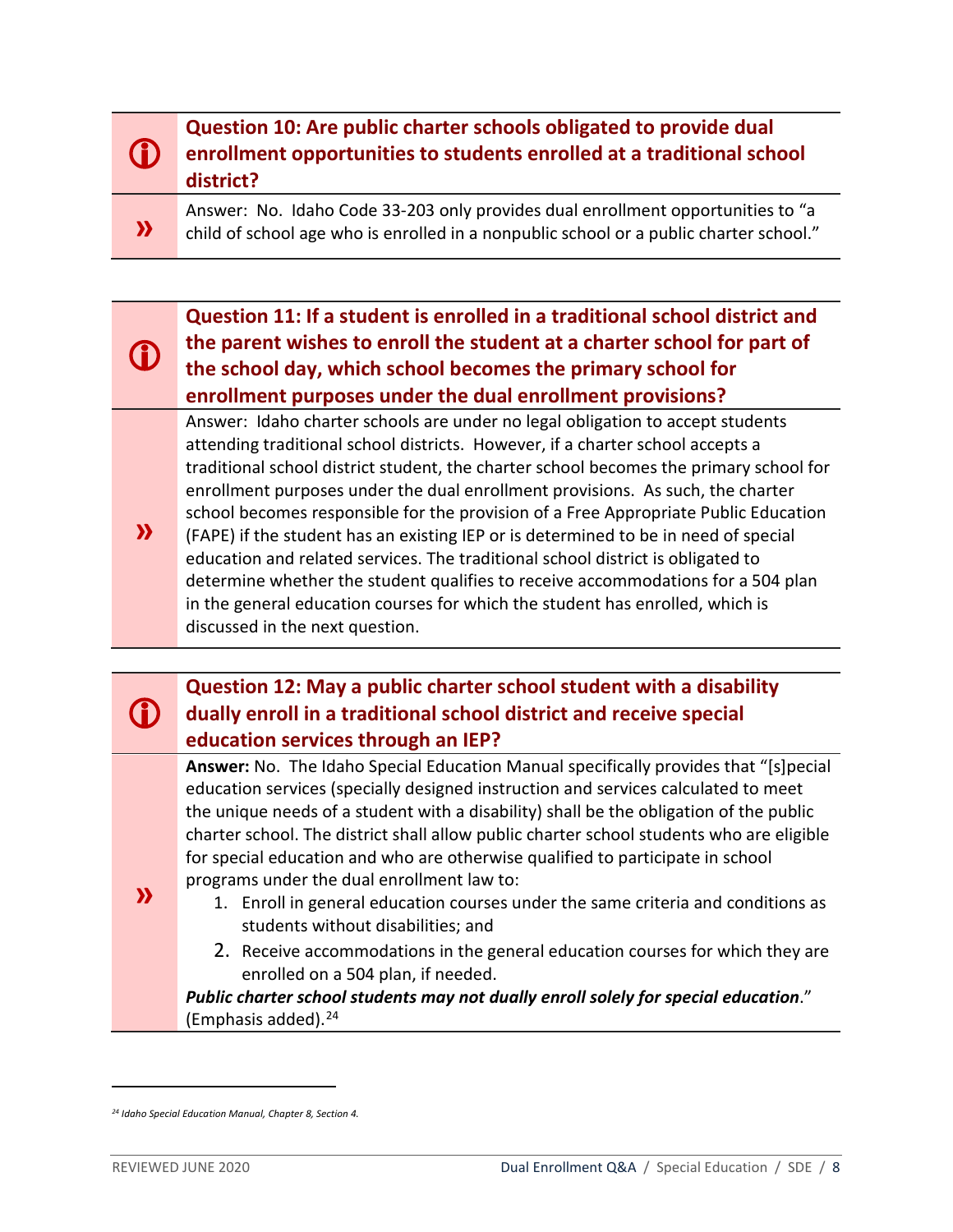|                        | Question 13: May a public charter school student with a disability<br>dually enroll in another public charter school and receive special<br>education services through an IEP?                                                                                                                                                                                                                                                                                                                                                                                                                                                                                                                                                                                                |
|------------------------|-------------------------------------------------------------------------------------------------------------------------------------------------------------------------------------------------------------------------------------------------------------------------------------------------------------------------------------------------------------------------------------------------------------------------------------------------------------------------------------------------------------------------------------------------------------------------------------------------------------------------------------------------------------------------------------------------------------------------------------------------------------------------------|
| $\boldsymbol{\lambda}$ | Answer: No. Idaho Code 33-203 specifically provides that the dually enrolled<br>student's primary public charter school education provider is the school where the<br>student is registered for the majority of the coursework. The primary education<br>provider is responsible for providing special education services through an IEP. The<br>charter school where the student is dually enrolled, but does not provide the<br>majority of the coursework may not discriminate and is required to:<br>1. Enroll the student in general education courses under the same criteria and<br>conditions as students without disabilities; and<br>2. Provide accommodations in the general education courses for which the<br>student is enrolled through a 504 plan, if needed. |
|                        |                                                                                                                                                                                                                                                                                                                                                                                                                                                                                                                                                                                                                                                                                                                                                                               |
|                        | Question 14: May a public charter school student with a disability<br>dually enroll in a traditional school district or another public charter<br>school and receive special education services through a service plan?                                                                                                                                                                                                                                                                                                                                                                                                                                                                                                                                                       |
| $\boldsymbol{\lambda}$ | Answer: No. A charter school student does not meet the definition of a student<br>attending a nonprofit private school, and thus does not qualify for a service plan<br>under federal law. <sup>25</sup>                                                                                                                                                                                                                                                                                                                                                                                                                                                                                                                                                                      |
|                        |                                                                                                                                                                                                                                                                                                                                                                                                                                                                                                                                                                                                                                                                                                                                                                               |
|                        | Question 15: May a public charter school student with a disability<br>dually enroll in a traditional school district or another public charter<br>school and receive accommodations through a Section 504 Plan?                                                                                                                                                                                                                                                                                                                                                                                                                                                                                                                                                               |
| $\mathbf{\Sigma}$      | Answer: Yes. Students with disabilities attending a public charter school who are<br>otherwise qualified to participate in school programs under the dual enrollment law<br>have the right to receive the accommodations identified on the student's Section<br>504 plan in the general education courses for which they are enrolled. <sup>26</sup>                                                                                                                                                                                                                                                                                                                                                                                                                          |
|                        |                                                                                                                                                                                                                                                                                                                                                                                                                                                                                                                                                                                                                                                                                                                                                                               |
|                        | Question 16: May a student with a disability attending a public charter<br>preschool dually enroll in a preschool program offered by a traditional<br>school district or another public charter school?                                                                                                                                                                                                                                                                                                                                                                                                                                                                                                                                                                       |
| $\mathbf{\Sigma}$      | Answer: Yes, if the traditional school district or a public charter school offers a<br>general education preschool program. Neither traditional school districts nor public<br>charter schools are legally required in Idaho to provide preschool programs to<br>children without disabilities. However, if a traditional school district or charter<br>school offers a general education public preschool program, a preschool student                                                                                                                                                                                                                                                                                                                                       |

<span id="page-8-0"></span>*<sup>25</sup> In order for a student attending a private school to qualify for a service plan, the private school must be a nonprofit institution. See 34 C.F.R. 300.13; 34 C.F.R. 300.36 and 34 C.F.R. 300.132.*

<span id="page-8-1"></span>*<sup>26</sup> Idaho Special Education Manual, Chapter 8, Section 4.*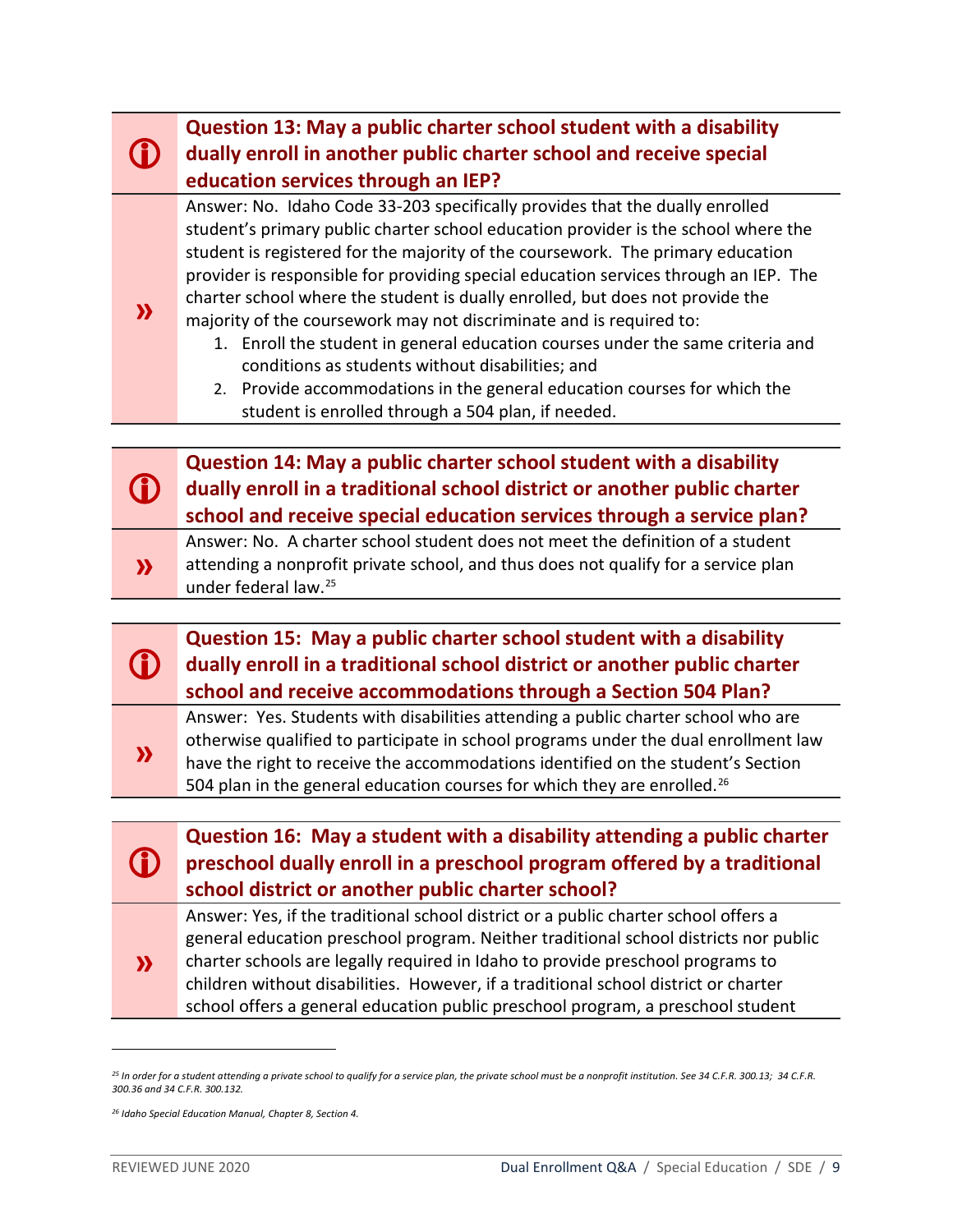#### G) **Question 16: May a student with a disability attending a public charter preschool dually enroll in a preschool program offered by a traditional school district or another public charter school?**

with a disability cannot be discriminated against, and must be allowed to dually enroll to the same extent nondisabled peers are allowed to dually enroll. A preschool student with a disability may not dually enroll solely for the purpose of receiving special education, but could receive accommodations on a Section 504 plan in the general education classes for which the student is enrolled.

#### G) **Question 17: May students with disabilities attending a charter school dually enroll in a traditional school district or another public charter school in order to participate in extracurricular activities?**

Answer: Yes. Students with disabilities may dually enroll in a traditional school district or another charter school in order to participate in extracurricular activities so long as the student can demonstrate any necessary academic proficiency or eligibility. Traditional school districts and charter schools are required to provide students wishing to dually enroll for extracurricular activities with an opportunity to take state tests or other standardized tests given to all regularly enrolled public

school students. Further, students wishing to dually enroll for extracurricular activities must reside within the attendance boundaries of the school for which the students participate.<sup>[27](#page-9-0)</sup>

#### G) **Question 18: If a student attends a public charter school and dually enrolls in a traditional school district or another public charter school, can both public schools claim the student for state funding purposes?**

**»** Answer: Yes. Both the charter school and the traditional school district or another public charter school are allowed to include a dually enrolled public charter school student for the purposes of state funding to the extent of the student's participation in the public school programs. FN: Idaho Code 33-203(3).

**Question 19: If a student attends a public charter school and dually enrolls in a traditional school district or another public charter school, can both public schools claim the student for special education child count funding?** 

**»** Answer: No. Two public schools may not both claim the same student for special education child count funding. A student attending a charter school and receiving special education services, and dually enrolled in a traditional school district or another charter school and receiving Section 504 services, would be counted by the charter school providing the special education services for special education child

O

**»**

<span id="page-9-0"></span>*<sup>27</sup> Idaho Code 33-203.*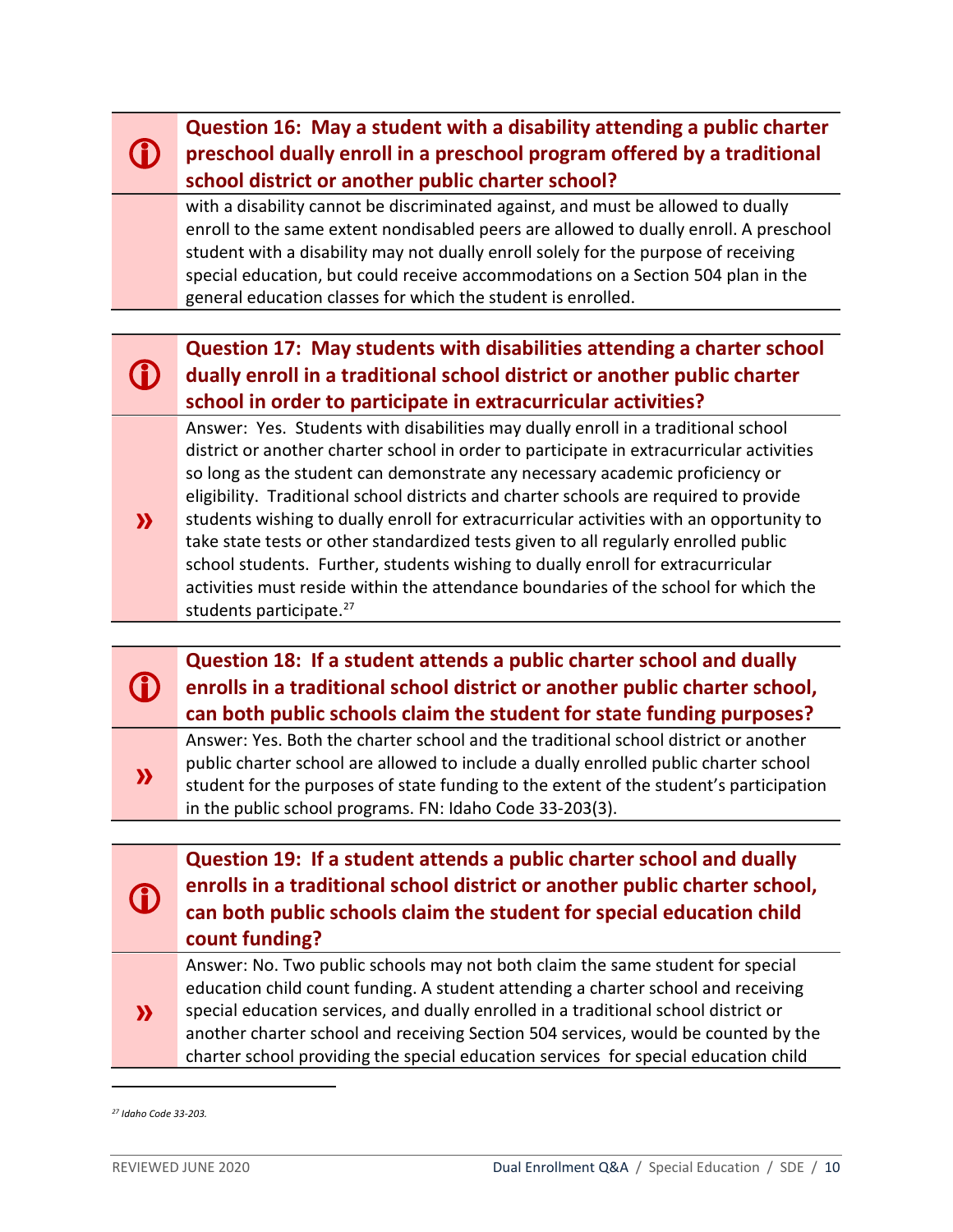**Question 19: If a student attends a public charter school and dually enrolls in a traditional school district or another public charter school, can both public schools claim the student for special education child count funding?** 

count funding.

 $\bigcirc$ 

**»** 

## **DUAL ENROLLMENT AND PRIVATE SCHOOL STUDENTS**

## **Question 20: Can a private school student request to dually enroll in a**<br> **CO** contigular program at a traditional school district? **particular program at a traditional school district?**

Answer: Yes. Idaho Code 33-203 specifically provides that a student enrolled at a private school may enter into any program in the traditional public school available to other students subject to meeting the same responsibilities and standards of behavior and conduct that apply to any student's participation in the activity.

| $\bigcirc$ | Question 21: Can a private school student dually enroll in a charter<br>school?                                                                                                                                                             |
|------------|---------------------------------------------------------------------------------------------------------------------------------------------------------------------------------------------------------------------------------------------|
| $\lambda$  | Answer: Yes. Idaho Code 33-203 was amended by the 2017 Legislature to allow<br>non-public school or public charter school students to enroll in any public school,<br>including another public charter school for dual enrollment purposes. |
|            |                                                                                                                                                                                                                                             |

## **Question 22: May a private school student with a disability dually enroll in a traditional school district?**

**»**  Answer: Yes, so long as the program has not reached maximum capacity. A traditional school district is prohibited from discriminating against any student with a disability. However, if the program the student wishes to access is full, the school district is required to give priority to those students enrolled full time in the traditional public school.

| $\bigcirc$        | Question 23: If a student is enrolled in a traditional school district and<br>the parent elects to enroll the student at a private school for part of<br>the day, which school becomes the primary school for enrollment<br>purposes under the dual enrollment provisions?                                                                         |
|-------------------|----------------------------------------------------------------------------------------------------------------------------------------------------------------------------------------------------------------------------------------------------------------------------------------------------------------------------------------------------|
| $\mathbf{\Sigma}$ | Answer: Idaho Code 33-203 only provides dual enrollment opportunities to "a child<br>of school age who is enrolled in a nonpublic school or a public charter school."<br>Therefore, the private school becomes the primary school for enrollment purposes<br>under the dual enrollment provisions. The traditional school district is obligated to |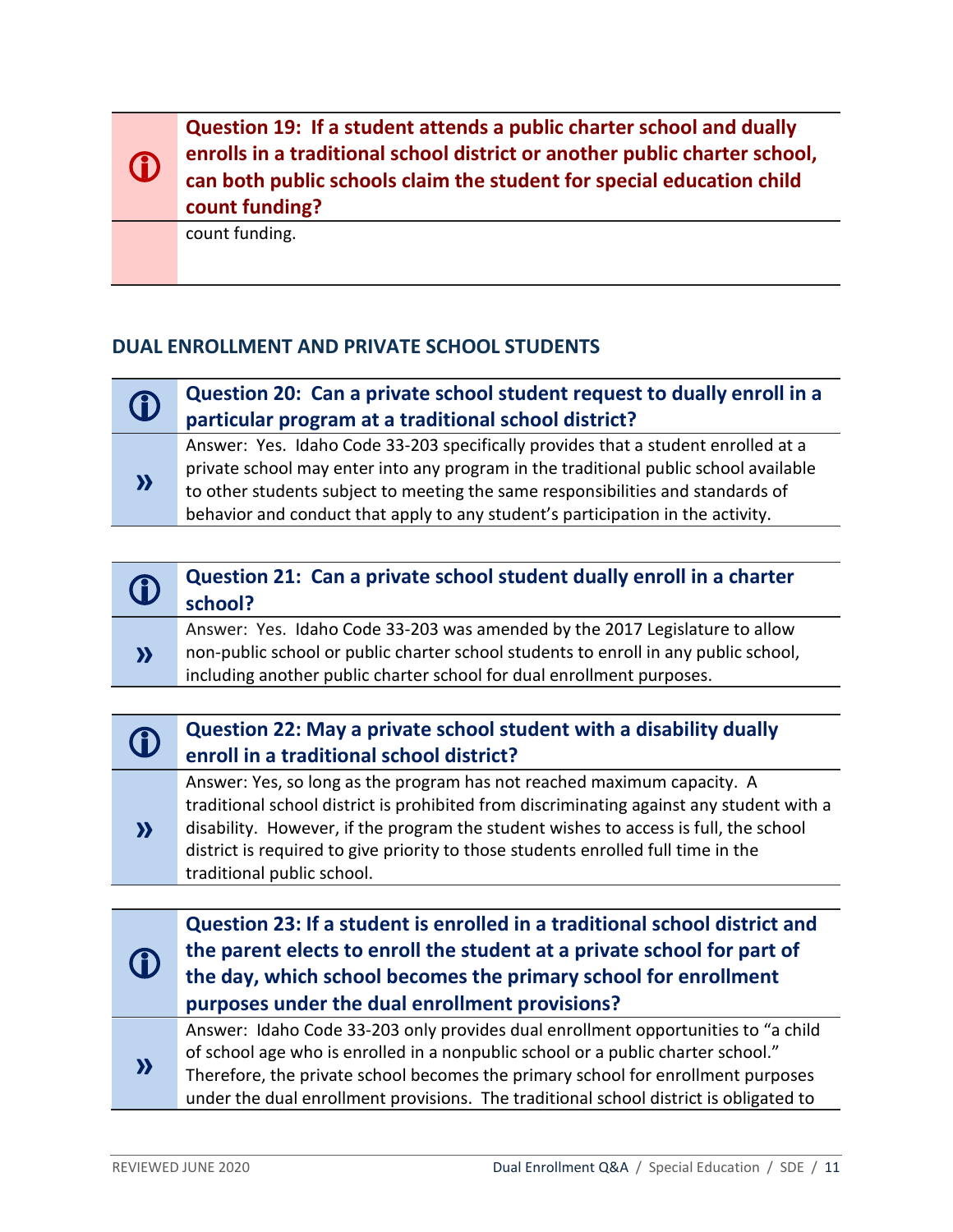**Question 23: If a student is enrolled in a traditional school district and the parent elects to enroll the student at a private school for part of the day, which school becomes the primary school for enrollment purposes under the dual enrollment provisions?**

determine whether the student qualifies to receive accommodations for a 504 plan in the general education courses for which they have enrolled, which is discussed in the next question.

#### $\mathbf 0$ **Question 24: May a private school student with a disability dually enroll in a traditional school district or public charter school and receive special education services through an IEP?**

Answer: No. The Idaho Special Education Manual specifically provides that private school students are considered nonpublic school students, and as such, may not dually enroll in a public school and receive special education services. "The district shall allow private school students who are eligible for special education and who are otherwise qualified to participate in school programs under the dual enrollment law to:

- 1. Enroll in general education courses under the same criteria and conditions as students without disabilities; and
- 2. Receive accommodations in the general education courses for which they are enrolled on a 504 plan, if needed.

Private school students may not dually enroll solely for special education and/or related services. The dual enrollment statute does not establish an entitlement to FAPE [Free Appropriate Public Education] for a student with a disability. This means that there is no individual right to receive some or all special education services that the student would receive if enrolled in public school."<sup>[28](#page-11-0)</sup> (Emphasis added).

**Question 25: May a student with a disability enrolled in a nonprofit private school dually enroll in a traditional school district or public charter school and receive special education services at the private school through a service plan?** 

Answer: Possibly. A parentally-placed student with a disability attending a nonprofit private school does not have an individual right to receive some or all of the special education and related services that the student would receive if enrolled in a

**»**  traditional public school or a charter school. Services offered to a parentally-placed student attending a nonprofit private school are determined through the school district or charter school and private school consultation process.<sup>[29](#page-11-1)</sup> If a student qualifies for a service plan, the service plan would be implemented at the nonprofit

**D** 

**»** 

 $\mathbf \Omega$ 

<span id="page-11-0"></span>*<sup>28</sup> Idaho Special Education Manual, Chapter 9, Section 4.*

<span id="page-11-1"></span>*<sup>29</sup> Idaho public charter schools are required to follow the same consultative process under federal law. See 34 C.F.R. 300.134.*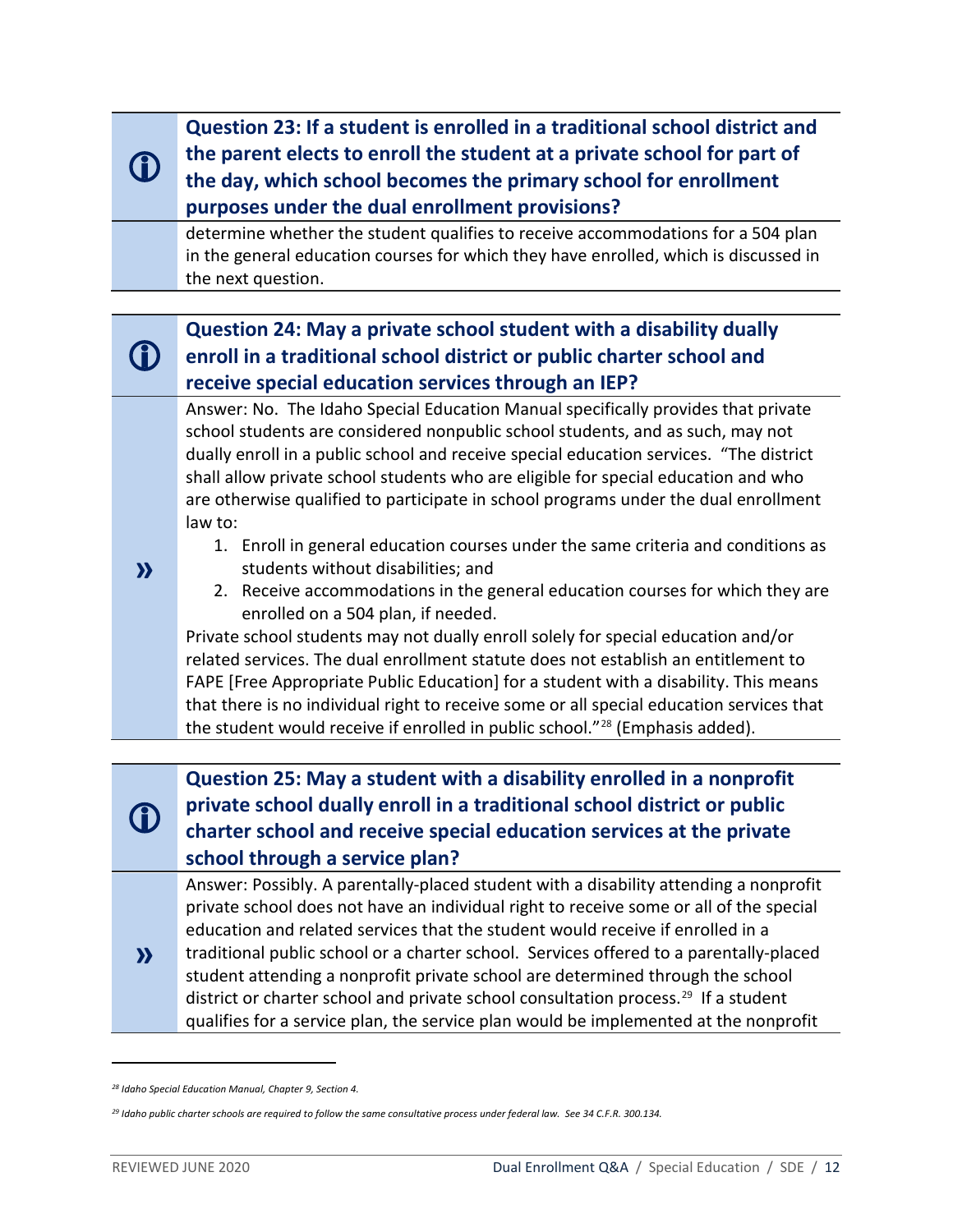**Question 25: May a student with a disability enrolled in a nonprofit private school dually enroll in a traditional school district or public charter school and receive special education services at the private school through a service plan?** 

private school, to the extent allowed by federal and state law.[30](#page-12-0) The service plan would not be implemented while the student was dually enrolled and attending a school within a traditional school district or charter school.

| $\bigcirc$        | Question 26: May a student with a disability enrolled in a for-profit<br>private school dually enroll in a traditional school district or public<br>charter school and receive special education services through a service<br>plan? |
|-------------------|--------------------------------------------------------------------------------------------------------------------------------------------------------------------------------------------------------------------------------------|
| $\mathbf{\Sigma}$ | Answer: No. A parentally-placed student with a disability attending a private school<br>which is not identified as a nonprofit private school is not entitled to receive a<br>service plan. <sup>31</sup>                            |

|           | Question 27: May a student with a disability enrolled in a private<br>school dually enroll in a traditional school district or public charter<br>school and receive accommodations through a Section 504 Plan?                                                                                                                                   |
|-----------|--------------------------------------------------------------------------------------------------------------------------------------------------------------------------------------------------------------------------------------------------------------------------------------------------------------------------------------------------|
| $\lambda$ | Answer: Yes. Students with disabilities attending a private school who are otherwise<br>qualified to participate in public school programs under the dual enrollment law<br>have the right to receive accommodations identified on the student's Section 504<br>plan in the general education courses for which they are enrolled. <sup>32</sup> |
|           |                                                                                                                                                                                                                                                                                                                                                  |

#### **D Question 28: May a student with a disability attending a private preschool dually enroll in a preschool program offered by a traditional school district or a public charter school? »**  Answer: Yes, if the traditional school district or charter school offers a general education preschool program. Traditional school districts and charter schools are not legally required to provide general education preschool programs. However, if a traditional school district or charter school offers a general education public preschool program, a preschool student with a disability cannot be discriminated against, and must be allowed to dually enroll to the same extent nondisabled peers are allowed to dually enroll. A preschool student with a disability may not dually

enroll solely for the purpose of receiving special education, but could receive

O

<span id="page-12-0"></span>*<sup>30</sup> The Idaho Constitution, Article IX, Section 5, specifically prohibits the expenditure of any public funds in aid of or to sustain any school controlled by any church, sectarian or religious denomination.*

<span id="page-12-1"></span>*<sup>31</sup> In order for a student attending a private school to qualify for a service plan, the private school must be a nonprofit institution. See 34 C.F.R. 300.13; 34 C.F.R. 300.36; and 34 C.F.R. 300.132.*

<span id="page-12-2"></span>*<sup>32</sup> Idaho Special Education Manual, Chapter 9, Section 4.*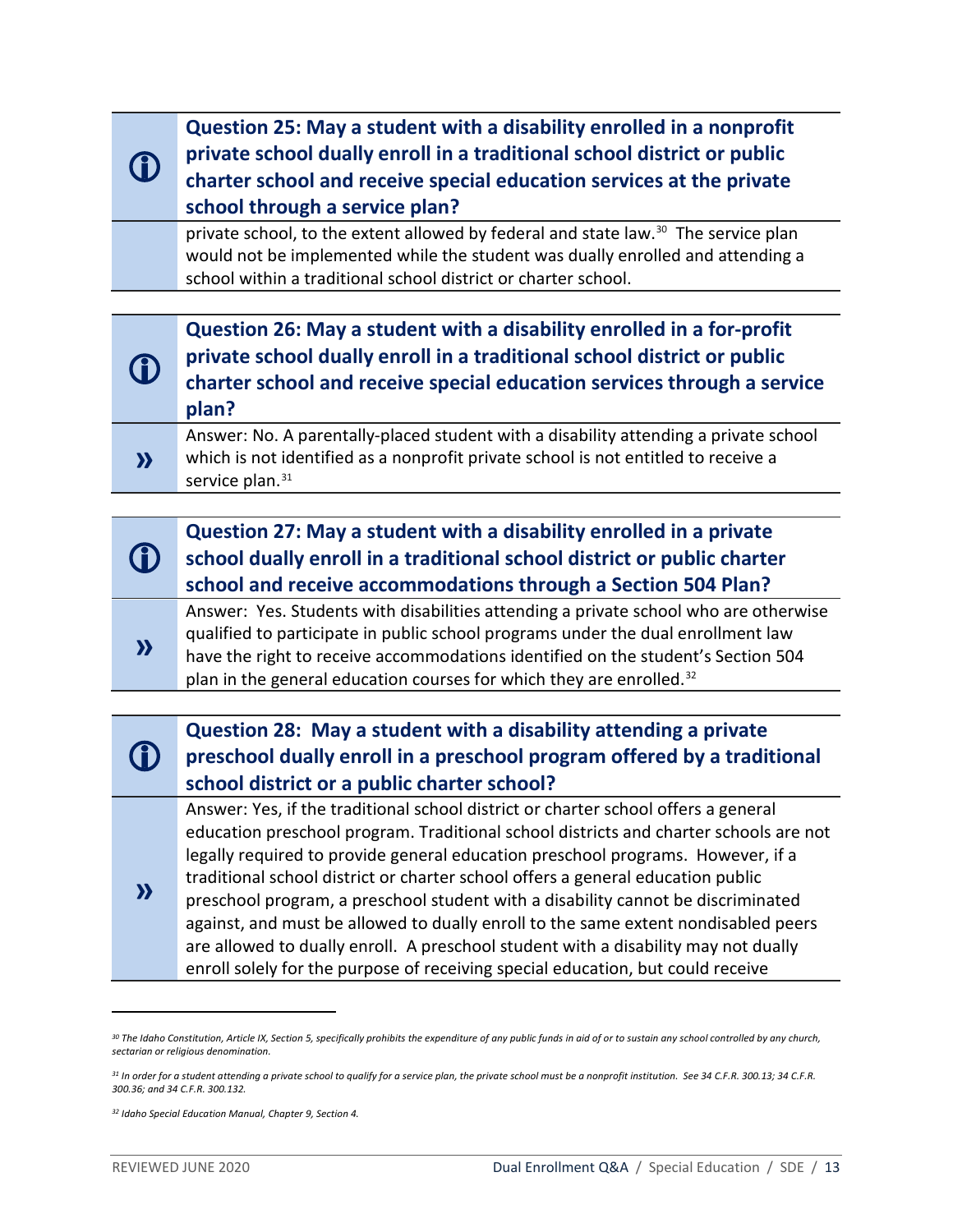|                        | Question 28: May a student with a disability attending a private<br>preschool dually enroll in a preschool program offered by a traditional<br>school district or a public charter school?                                                                                                                                                                                                                                                                                                                                                                                                                                                                                                                                                |
|------------------------|-------------------------------------------------------------------------------------------------------------------------------------------------------------------------------------------------------------------------------------------------------------------------------------------------------------------------------------------------------------------------------------------------------------------------------------------------------------------------------------------------------------------------------------------------------------------------------------------------------------------------------------------------------------------------------------------------------------------------------------------|
|                        | accommodations on a Section 504 plan in the general education classes for which<br>the student is enrolled.                                                                                                                                                                                                                                                                                                                                                                                                                                                                                                                                                                                                                               |
|                        |                                                                                                                                                                                                                                                                                                                                                                                                                                                                                                                                                                                                                                                                                                                                           |
|                        | Question 29: May students with disabilities attending a private school<br>dually enroll in a traditional school district or public charter school in<br>order to participate in extracurricular activities?                                                                                                                                                                                                                                                                                                                                                                                                                                                                                                                               |
| $\boldsymbol{\lambda}$ | Answer: Yes. Students with disabilities may dually enroll in a traditional school<br>district or charter school in order to participate in extracurricular activities so long as<br>the students can demonstrate any necessary academic proficiency or eligibility.<br>Traditional school districts are required to provide students wishing to dually enroll<br>for extracurricular activities with an opportunity to take state tests or other<br>standardized tests given to all regularly enrolled traditional school district students.<br>Further, students wishing to dually enroll for extracurricular activities must reside<br>within the attendance boundaries of the school for which the students participate. <sup>33</sup> |
|                        |                                                                                                                                                                                                                                                                                                                                                                                                                                                                                                                                                                                                                                                                                                                                           |
|                        | Question 30: If a student attends a private school and dually enrolls in<br>a traditional school district or public charter school, is the public school<br>allowed to claim the student for state funding purposes?                                                                                                                                                                                                                                                                                                                                                                                                                                                                                                                      |
| $\boldsymbol{\lambda}$ | Answer: Yes. Traditional school districts and charter schools are allowed to include<br>dual-enrolled nonpublic school students for the purposes of state funding to the<br>extent of the students' participation in the public school programs. FN: Idaho Code<br>$33 - 203(3)$ .                                                                                                                                                                                                                                                                                                                                                                                                                                                        |
|                        |                                                                                                                                                                                                                                                                                                                                                                                                                                                                                                                                                                                                                                                                                                                                           |
|                        | Question 31: If a student attends a private school and dually enrolls in                                                                                                                                                                                                                                                                                                                                                                                                                                                                                                                                                                                                                                                                  |
|                        | a traditional school district or public charter school, may the public<br>school claim the student for special education child count funding?                                                                                                                                                                                                                                                                                                                                                                                                                                                                                                                                                                                             |
| $\boldsymbol{\lambda}$ | Answer: No. Since a dually enrolled student attending a private school does not<br>qualify for special education services, a public school may not count the student for<br>special education child count funding.                                                                                                                                                                                                                                                                                                                                                                                                                                                                                                                        |

<span id="page-13-0"></span>*<sup>33</sup> Idaho Code 33-203.*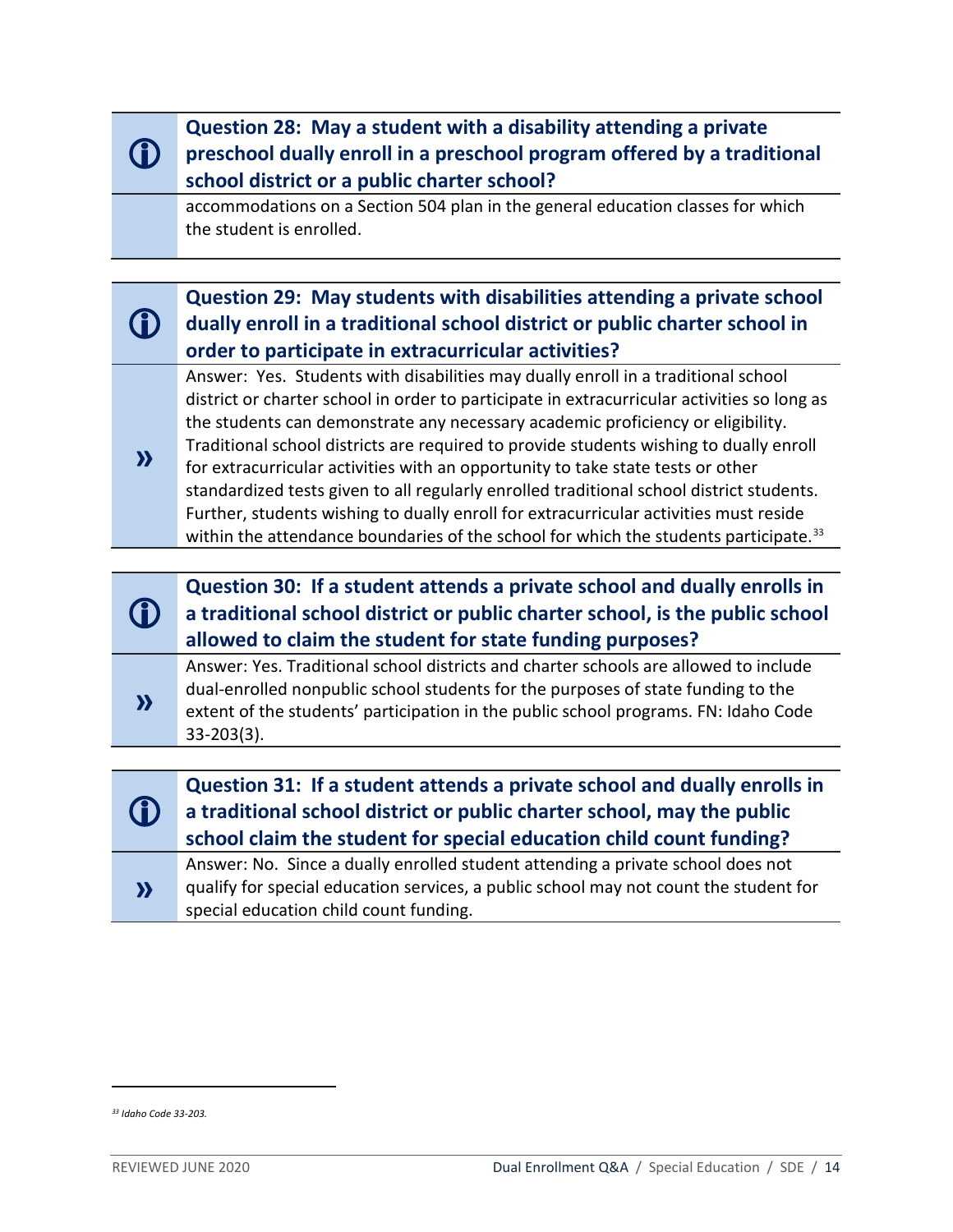### **DUAL ENROLLMENT AND HOMESCHOOL STUDENTS**

|                            | Question 32: Can a homeschool student request to dually enroll in a<br>particular program at a traditional school district or public charter<br>school?                                                                                                                                                                                                                                                                                                                                                                      |
|----------------------------|------------------------------------------------------------------------------------------------------------------------------------------------------------------------------------------------------------------------------------------------------------------------------------------------------------------------------------------------------------------------------------------------------------------------------------------------------------------------------------------------------------------------------|
| $\boldsymbol{\lambda}$     | Answer: Yes. Idaho Code 33-203 specifically provides that a homeschool student is<br>a nonpublic student. Any nonpublic student may enroll in a traditional school district<br>or charter school for dual enrollment purposes and enter into any program available<br>to other students subject to meeting the same responsibilities and standards of<br>behavior and conduct that apply to any student's participation in the activity.                                                                                     |
|                            |                                                                                                                                                                                                                                                                                                                                                                                                                                                                                                                              |
| $\bigcirc$                 | Question 33: Can a homeschool student dually enroll in a charter<br>school?                                                                                                                                                                                                                                                                                                                                                                                                                                                  |
| $\boldsymbol{\Sigma}$      | Answer: Yes. Idaho Code 33-203 was amended by the 2017 Legislature to allow<br>nonpublic school or public charter school students to enroll in any public school,<br>including another public charter school for dual enrollment purposes.                                                                                                                                                                                                                                                                                   |
|                            |                                                                                                                                                                                                                                                                                                                                                                                                                                                                                                                              |
| $\mathbf \Omega$           | Question 34: May a homeschool student with a disability dually enroll<br>in a traditional school district or public charter school?                                                                                                                                                                                                                                                                                                                                                                                          |
| $\boldsymbol{\lambda}$     | Answer: Yes, so long as the program has not reached maximum capacity. A<br>traditional school district or charter school is prohibited from discriminating against<br>any student with a disability. However, if the program the student wishes to access<br>is full, the school district or charter school is required to give priority to those<br>students enrolled full time in the public school.                                                                                                                       |
|                            |                                                                                                                                                                                                                                                                                                                                                                                                                                                                                                                              |
|                            | Question 35: If a student is enrolled in a traditional school district and<br>the parent elects to homeschool the student for part of the school day,<br>is the student treated as a homeschooled student for dual enrollment<br>purposes?                                                                                                                                                                                                                                                                                   |
| $\boldsymbol{\mathcal{Y}}$ | Answer: Yes. Idaho Code 33-203 only provides dual enrollment opportunities to "a<br>child of school age who is enrolled in a nonpublic school or a public charter school."<br>For dual enrollment purposes, the homeschool placement becomes the primary<br>educational setting in which the student is receiving instruction. If a student had an<br>IEP while attending the traditional school district, the district no longer has an<br>obligation to provide a Free Appropriate Public Education (FAPE) to the student. |

Please see the next question for further discussion of the school district's

obligations.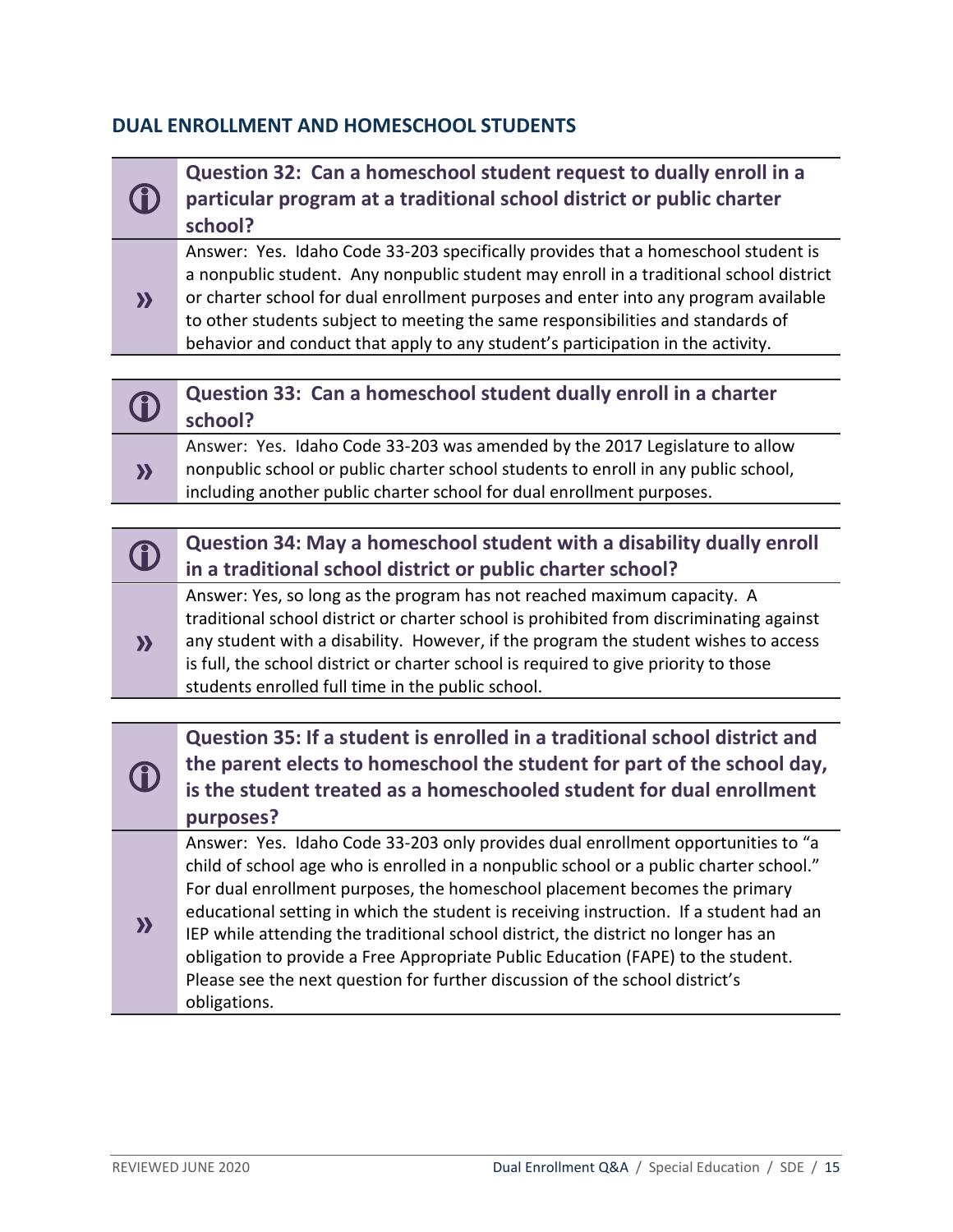|                        | Question 36: May a homeschool student with a disability dually enroll<br>in a traditional school district or public charter school and receive<br>special education services through an IEP?                                                                                                                                                                                                                                                                                                                                                                                                                                                                                                                                                                                                                                                                                                                                                                                                                                                                                                           |
|------------------------|--------------------------------------------------------------------------------------------------------------------------------------------------------------------------------------------------------------------------------------------------------------------------------------------------------------------------------------------------------------------------------------------------------------------------------------------------------------------------------------------------------------------------------------------------------------------------------------------------------------------------------------------------------------------------------------------------------------------------------------------------------------------------------------------------------------------------------------------------------------------------------------------------------------------------------------------------------------------------------------------------------------------------------------------------------------------------------------------------------|
| $\boldsymbol{\lambda}$ | Answer: No. The Idaho Special Education Manual provides that homeschool<br>students "are considered to be nonpublic students." <sup>34</sup> Idaho school districts and<br>charter schools are required to allow "homeschool students who are eligible for<br>special education and who are otherwise qualified to participate in school programs<br>under the dual enrollment law to:<br>1. enroll in general education courses under the same criteria and conditions as<br>students without disabilities; and<br>2. receive accommodations in the general education courses for which they are<br>enrolled on a Section 504 plan, if needed.<br>Homeschool students may not dually enroll solely for special education and/or<br>related services. The dual enrollment statute does not establish an entitlement to<br>FAPE [Free Appropriate Public Education] for a student with a disability. This means<br>that there is no individual right to receive some or all special education services that<br>the student would receive if enrolled in public school." <sup>35</sup> (Emphasis added). |
|                        |                                                                                                                                                                                                                                                                                                                                                                                                                                                                                                                                                                                                                                                                                                                                                                                                                                                                                                                                                                                                                                                                                                        |
|                        | Question 37: May a homeschool student with a disability dually enroll<br>in a traditional school district or public charter school and receive<br>special education services through a service plan?                                                                                                                                                                                                                                                                                                                                                                                                                                                                                                                                                                                                                                                                                                                                                                                                                                                                                                   |
| $\boldsymbol{\Sigma}$  | Answer: No. A homeschool student is not considered to be a private school student<br>and does not meet the definition of a student attending a non-profit private school.<br>Therefore, a homeschool student does not qualify for a service plan under federal<br>law. $36$                                                                                                                                                                                                                                                                                                                                                                                                                                                                                                                                                                                                                                                                                                                                                                                                                            |
|                        |                                                                                                                                                                                                                                                                                                                                                                                                                                                                                                                                                                                                                                                                                                                                                                                                                                                                                                                                                                                                                                                                                                        |
|                        | Question 38: May a homeschool student with a disability dually enroll<br>in a traditional school district or public charter school and receive<br>accommodations through a Section 504 Plan?                                                                                                                                                                                                                                                                                                                                                                                                                                                                                                                                                                                                                                                                                                                                                                                                                                                                                                           |
|                        | Answer: Yes. Homeschool students with disabilities who are otherwise qualified to                                                                                                                                                                                                                                                                                                                                                                                                                                                                                                                                                                                                                                                                                                                                                                                                                                                                                                                                                                                                                      |

**»**  participate in school programs under the dual enrollment law have the right to receive accommodations identified on the student's Section 504 plan in the general education courses for which they are enrolled.[37](#page-15-3)

<span id="page-15-0"></span>*<sup>34</sup> Idaho Special Education Manual, Chapter 2, Section 2B.* 

<span id="page-15-1"></span>*<sup>35</sup> Id.*

<span id="page-15-2"></span>*<sup>36</sup> Idaho Special Education Manual, Chapter 2, Section 2B; Chapter 9. In order for a student attending a private school to qualify for a service plan, the private school must be a nonprofit institution. See 34 C.F.R. 300.13; 34 C.F.R. 300.36 and 34 C.F.R. 300.132.*

<span id="page-15-3"></span>*<sup>37</sup> Idaho Special Education Manual, Chapter 2, Section 2B.*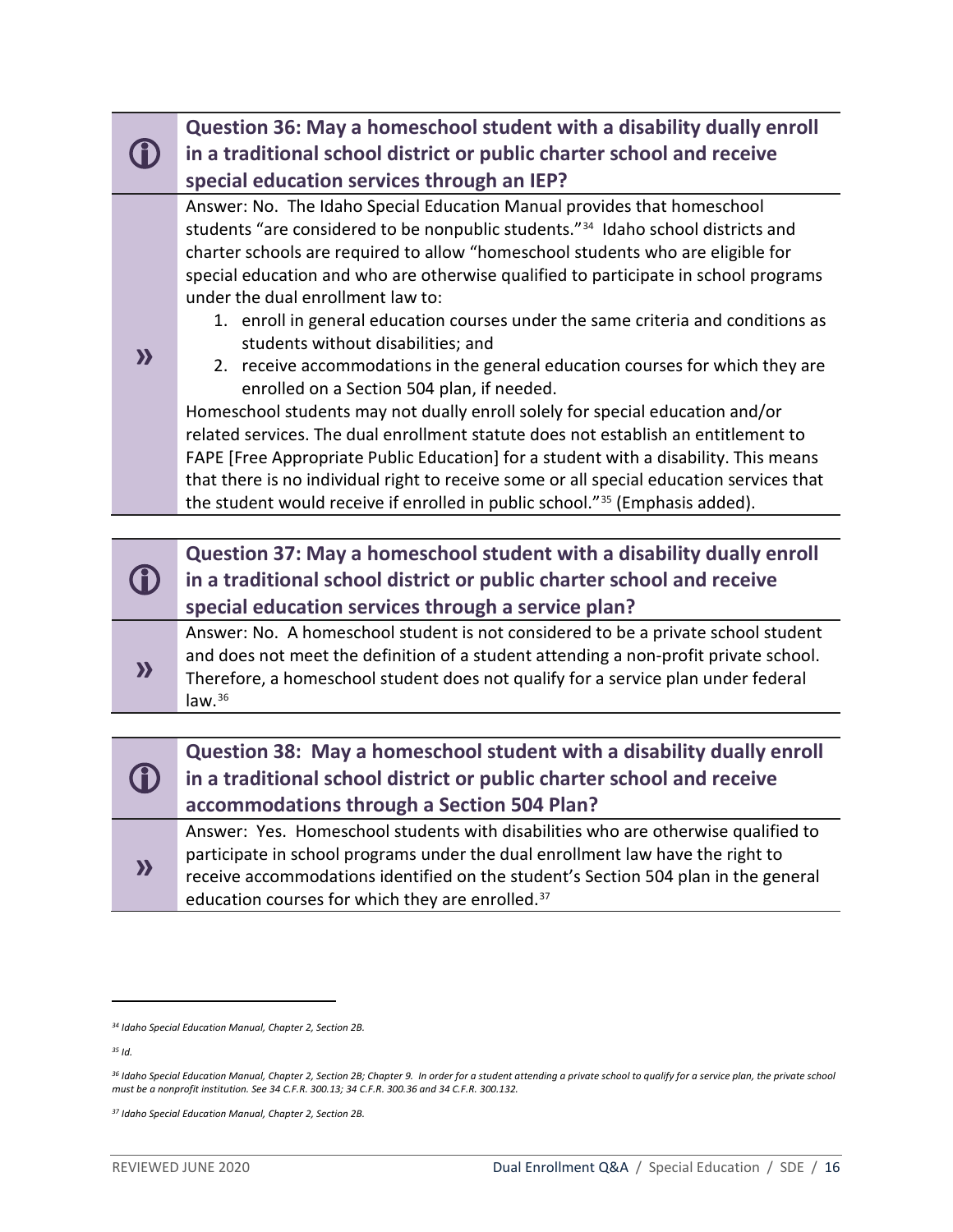|                        | Question 39: May a student with a disability attending a homeschool                                                                                                                                                                                                                                                                                                                                                                                                                                                                                                                                                                                                                                                                                                              |
|------------------------|----------------------------------------------------------------------------------------------------------------------------------------------------------------------------------------------------------------------------------------------------------------------------------------------------------------------------------------------------------------------------------------------------------------------------------------------------------------------------------------------------------------------------------------------------------------------------------------------------------------------------------------------------------------------------------------------------------------------------------------------------------------------------------|
|                        | preschool dually enroll in a preschool program offered by a traditional                                                                                                                                                                                                                                                                                                                                                                                                                                                                                                                                                                                                                                                                                                          |
|                        | school district or public charter school?                                                                                                                                                                                                                                                                                                                                                                                                                                                                                                                                                                                                                                                                                                                                        |
| $\mathbf{y}$           | Answer: Yes, if the traditional school district or charter school offers a general<br>education preschool program. Traditional school districts and charter schools are not<br>legally required to provide general education preschool programs. However, if a<br>public school offers a general education public preschool program, a preschool<br>student with a disability cannot be discriminated against, and must be allowed to<br>dually enroll to the same extent nondisabled peers are allowed to dually enroll. A<br>preschool student with a disability may not dually enroll solely for the purpose of<br>receiving special education, but could receive accommodations on a Section 504<br>plan in the general education classes for which the student is enrolled. |
|                        |                                                                                                                                                                                                                                                                                                                                                                                                                                                                                                                                                                                                                                                                                                                                                                                  |
|                        | Question 40: May homeschool students with disabilities dually enroll                                                                                                                                                                                                                                                                                                                                                                                                                                                                                                                                                                                                                                                                                                             |
|                        | in a traditional school district or public charter school in order to                                                                                                                                                                                                                                                                                                                                                                                                                                                                                                                                                                                                                                                                                                            |
|                        | participate in extracurricular activities?                                                                                                                                                                                                                                                                                                                                                                                                                                                                                                                                                                                                                                                                                                                                       |
| $\boldsymbol{\lambda}$ | Answer: Yes. Students with disabilities may dually enroll in a traditional school<br>district or charter school in order to participate in extracurricular activities so long as<br>the student can demonstrate any necessary academic proficiency or eligibility.<br>Traditional school districts and charter schools are required to provide students<br>wishing to dually enroll for extracurricular activities with an opportunity to take state<br>tests or other standardized tests given to all regularly enrolled public school<br>students. Further, students wishing to dually enroll for extracurricular activities<br>must reside within the attendance boundaries of the school for which the students<br>participate. <sup>38</sup>                                |
|                        |                                                                                                                                                                                                                                                                                                                                                                                                                                                                                                                                                                                                                                                                                                                                                                                  |
|                        | Question 41: If a homeschool student dually enrolls in a traditional<br>school district or public charter school, is the public school allowed to<br>claim the student for state funding purposes?                                                                                                                                                                                                                                                                                                                                                                                                                                                                                                                                                                               |
| $\boldsymbol{\lambda}$ | Answer: Yes. Traditional school districts and charter schools are allowed to include<br>dually enrolled nonpublic school students for the purposes of state funding to the<br>extent of the students' participation in the public school program. FN: Idaho Code<br>$33 - 203(3)$ .                                                                                                                                                                                                                                                                                                                                                                                                                                                                                              |

<span id="page-16-0"></span>*<sup>38</sup> Idaho Code 33-203.*